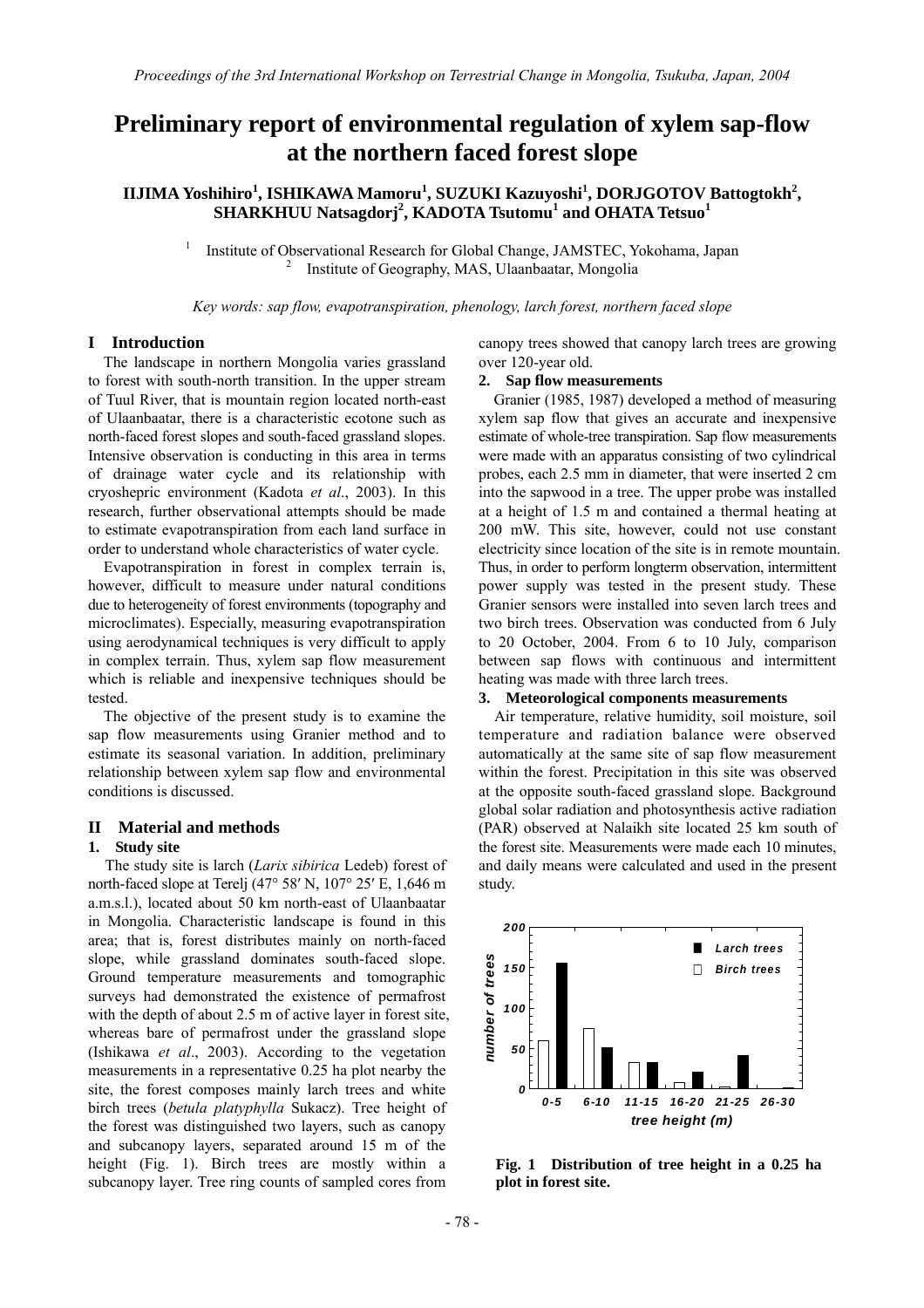#### **III Results and discussion**

#### **1. Estimation of sap flow velocity**

Seasonal variation in xylem sap flow velocity was estimated using intermittent heating. In order to estimate actual sap flow velocity, comparison was made between intermittent and continuous heating techniques at the beginning of the observation (from 6 to 10 July). Three larch trees were used for the comparison with 1 minute interval data acquisition.

Actual sap flow velocity of Granier method (*u*; mm/s) is calculated using temperature difference between heated and unheated (reference) probes (*∆T*; °C). According to Iida *et al.* (2003), daily maximum of  $\Delta T$  ( $\Delta T$ <sub>max</sub>) that is observed during a night can be assumed to be a stop of *u* (0 mm/s). Equations are as follows:

$$
u = 1.19 \times 10^4 K^{1.23} \tag{1}
$$

$$
K = \frac{\Delta T_{\text{max}} - \Delta T}{\Delta T} \tag{2}
$$

The relationship between intermittent heating (*ui*) and continuous heating (*uc*) was tested in days of summer (9 and 10 July). As shown in Fig. 2, these two velocities have significant nonlinear relationships, though *ui* underestimates 30% of *uc*. This can be applied a three dimensional regression curve, that is;

$$
u_c = 754.78u_i^3 - 58.137u_i^2 + 2.5782u_i \tag{3}
$$

Seasonal variation in sap flow velocity was estimated using this relationship. However, it should be noted that this is only summer day relationship. Further clarification of seasonal difference in intermittent and continuous heating is needed.

#### **2. Seasonal variation in xylem sap flow**

Seasonal variation in sap flow velocity was calculated in seven larch trees. Based on the tree height, we identified canopy trees (three) and subcanopy ones (four), and made average velocities of these layers. In addition, mass flow flux of water through the xylem of trees (sap flux;  $kg \, day^{-1}$ ) was estimated using DBH and sap wood area (*Asw*) relationship, according to results measuring of sap wood length of sixty core samples (Fig. 3). That is;

$$
A_{sw} = 0.0155 DBH^{1.8113}
$$
 (4)

Uniform sap wood length and circle shape was assumed to calculate *Asw*. These coefficients are comparable to those made in larch forest in eastern Siberia (Ohta *et al*., 2001). Thus, sap flux  $(F)$  was estimated as follows;

$$
F = A_{sw} \times u_c \tag{5}
$$

Fig. 4a shows seasonal variations in sap flow velocity (*u*) of canopy and subcanopy trees. Maximum of *u* appeared in July with nearly 15 cm  $h^{-1}$  (canopy) and 5 cm  $h^{-1}$  (subcanopy). The sap flow velocity in canopy trees is about three times larger than in subcanopy throughout the observational period. Gradual decrease of *u* was found after mid-August until mid-September. In mid-September, abrupt decrease was observed. During October, weak sap flow sometimes appeared. It is doubtful, however, that this velocity indicates actual sap flow since



**Fig. 2 The relationship between sap flows with intermittent and continuous heating. The curve is a regression with 0.982 of a correlation coefficient.** 



**Fig. 3 The relationship between diameter of breast height (DBH; mm) and sap wood area (cm2 ). The curve is a regression with 0.914 of a correlation coefficient.**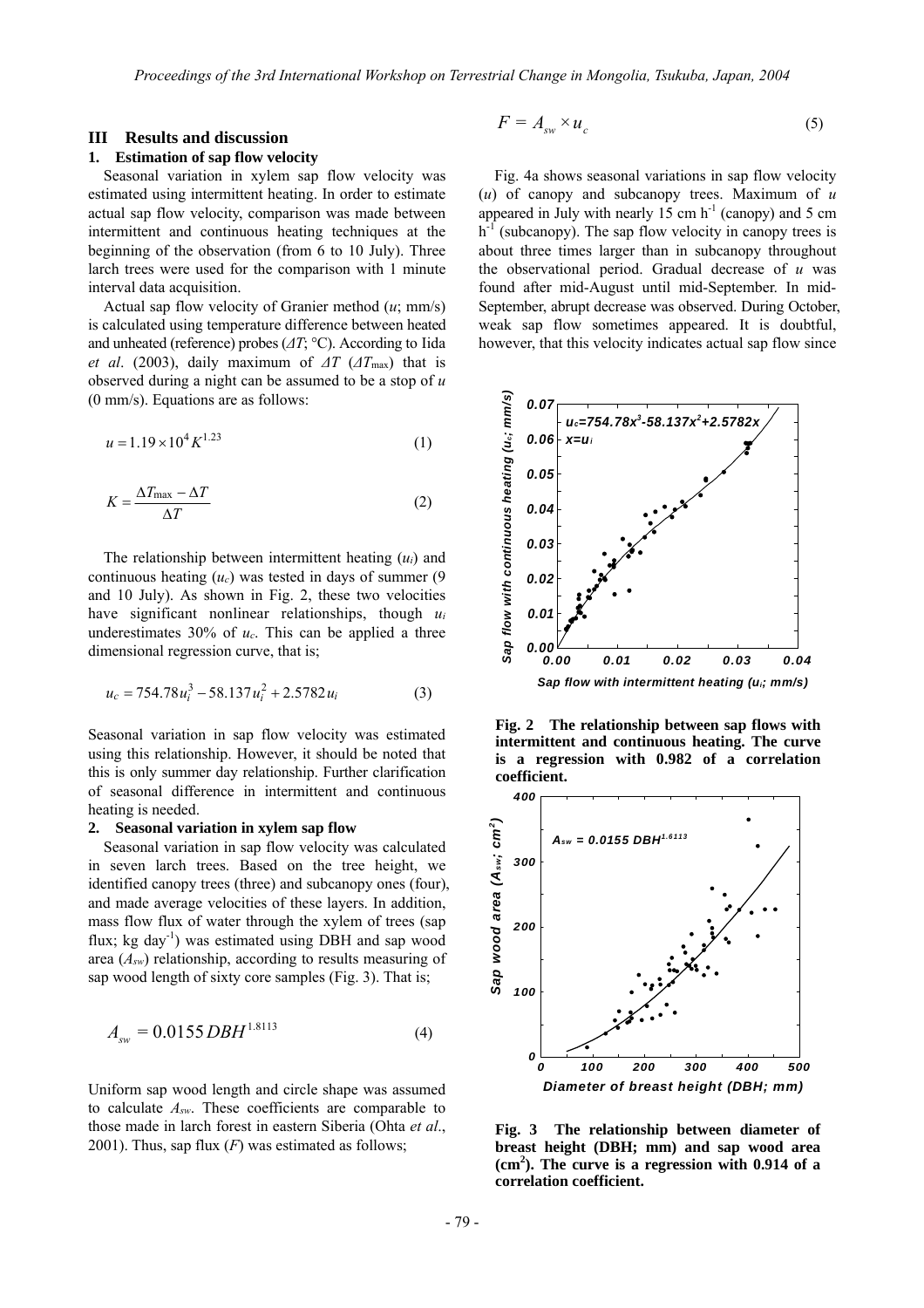Granier method is low accuracy of weak sap flow and is influenced by water content difference within sap wood (Iida *et al*., 2003). According to the core sampling in late October, it is noted that sap wood was still wet after leaf fall. Thus, physiological response of water uptake after leaf fall should be investigated to clarify this weak sap flow velocity.

Sap flux (*F*) demonstrates remarkable difference in canopy and subcanopy trees due to large difference in sap wood area. The difference of *F* reaches nearly fifteen times during July and August. Comparison with larch trees in Siberia (Arneth *et al*., 1996), although sap wood area, namely DBH, of canopy trees  $(18 \text{ m}^2 \times 10^{-3} \text{ in average})$  in this site is nearly three times larger than emergent trees in Siberia (6.7 m<sup>2</sup> $\times$ 10<sup>-3</sup>), sap flux is almost the same intensity in mature season in July (40 to 60 kg day<sup>-1</sup>).



**Fig. 4 Seasonal variation in (a) sap flow velocity**  $(u)$  and  $(b)$  sap flux  $(F)$  of larch trees,  $(c)$  albedo and **longwave ratio in forest site, (d) background global solar radiation and PAR at Nalaikh site, (e) precipitation at grassland slope, and (f) air temperature in forest site from 9 July to 20 October, 2004. Canopy and subcanopy trees are defined as tree heights with more and less than 15 m, respectively.** 

## **3. Relationship with environmental factors**

Seasonal variation in surface albedo (*α*) and a ratio of downward to upward longwave radiation (*Lraito*) within the forest demonstrate some phenological change of the larch trees. As shown in Fig. 4c, *α* with lower than 0.2 and *Lraito* with more than 0.98 during July and August exhibit understory surface and foliated canopy conditions. On the other hand, decreasing *Lraito* and increasing *α* after mid September denote falling leaves and their accumulation on the surface. Around mid-October 0.3 of *α* and 0.92 of *Lraito* likely indicate ending of leaf fall.

In mature season from July to mid-August, the maximum sap flow was in conjunction with favorable climatic conditions; that is, high incoming solar radiation, namely PAR (Fig. 4d) with more than 400 µmol  $m<sup>2</sup> s<sup>-1</sup>$ , frequent precipitation (Fig. 4e) with 43.2 mm from 9 July to 10 August, large soil water content (not shown), and high air temperature (Fig. 4f) mostly over 15 °C. Gradual reduction of sap flow after mid-August is mainly corresponding with reduction in solar radiation, and in addition, it is likely due to occurrence of dry period with a little precipitation with 2.8 mm from 11 to 31 August. In 26 August, air temperature reduced to 5 °C, senescence (with leaf coloring) may proceed after that event. Further air temperature decrease reaching to 0 °C in 16 September relates with abrupt reduction of sap flow and leaf falling. Generally, sap flow mainly correlates with solar radiation (PAR) in both canopy and subcanopy trees (Fig. 5). However, some climatic events affected the seasonal transition. That is, summer dry period associated with soil moisture variation within active layer and atmospheric dryness, and low temperature events after autumn. Thorough comparison with these environmental



**Fig. 5 Relationship between photosynthesis active radiation (PAR) and sap flow velocity of canopy and subcanopy trees. PAR was observed at Nalaikh site.**